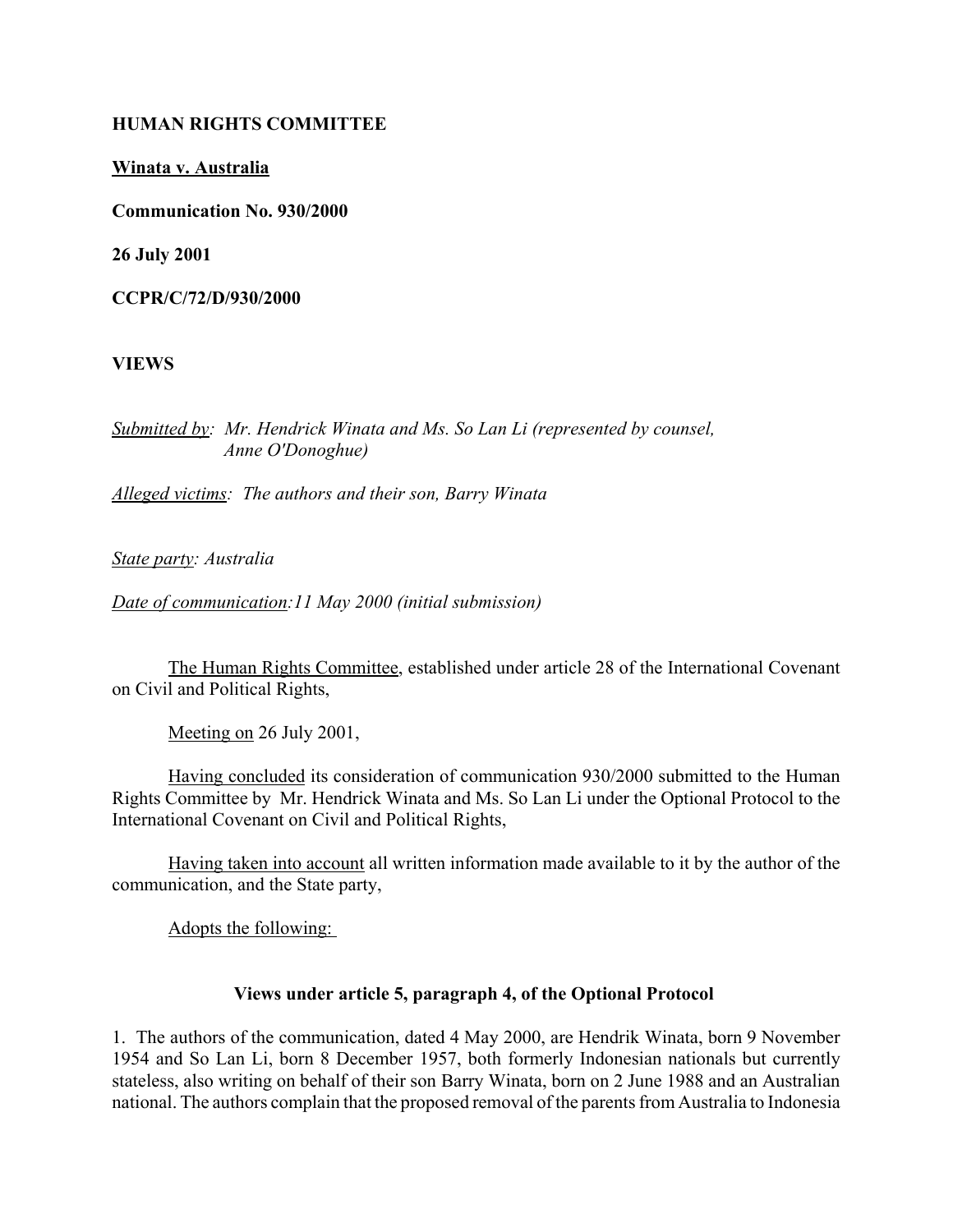would constitute a violation of articles 17, 23, paragraph 1, and 24, paragraph 1, of the Covenant by the State party. They are represented by counsel.

## **The facts as presented**

2.1 On 24 August 1985 and 6 February 1987, Mr. Winata and Ms. Li arrived in Australia on a visitor's visa and a student visa respectively. In each case, after expiry of the relevant visas on 9 September 1985 and 30 June 1988 respectively they remained unlawfully in Australia. In Australia Mr. Winata and Ms. Li met and commenced a *de facto* relationship akin to marriage, and have a thirteen year old son, Barry, born in Australia on 2 June 1988.

2.2 On 2 June 1998, by virtue of his birth in that country and residing there for 10 years, Barry acquired Australian citizenship. On 3 June 1998, Mr. Winata and Ms. Li lodged combined applications for a protection visa with the Department of Immigration and Multicultural Affairs (DIMA), based generally upon a claim that they faced persecution in Indonesia owing to their Chinese ethnicity and Catholic religion. On 26 June 1998, the Minister's delegate refused to grant a protection visa.

2.3 On 15 October 1998, (1) Mr. Winata and Ms. Li's representative in Jakarta lodged an application with the Australian Embassy to migrate to Australia on the basis of a "subclass 103 Parent Visa". A requirement for such a visa, of which presently 500 are granted per year, is that the applicant must be outside Australia when the visa is granted. According to counsel, it thus could be expected that Mr. Winata and Ms. Li would face a delay of several years before they would be able to return to Australia under parent visas.

2.4 On 25 January 2000, the Refugee Review Tribunal (RRT) affirmed DIMA's decision to refuse a protection visa. The RRT, examining the authors' refugee entitlements under article 1A(2) of the Convention Relating to the Status of Refugees (as amended) only, found that even though Mr. Winata and Ms. Li may have lost their Indonesian citizenship having been absent from that country for such a long time, there would be little difficulty in re-acquiring it. (2) Furthermore, on the basis of recent information from Indonesia, the RRT considered that while the possibility of being caught up in racial and religious conflict could not be discounted, the outlook in Indonesia was improving and any chance of persecution in the particular case was remote. The RRT specifically found that its task was solely limited to an examination of a refugee's entitlement to a protection visa, and could not take into account broader evidence of family life in Australia.

2.5 On the basis of legal advice that any application for judicial review of the RRT's decision had no prospects of success, Mr. Winata and Ms. Li did not seek review of the decision. With the passing of the mandatory and non-extendable filing period of 28 days from the decision having now passed, Mr. Winata and Ms. Li cannot pursue this avenue.

2.6 On 20 March 2000, (3) Mr. Winata and Ms. Li applied to the Minister for Immigration and Multicultural Affairs, requesting the exercise in their favour on compelling and compassionate grounds of his non-enforceable discretion. (4) The application, relying *inter alia* on articles 17 and 23 of the Covenant, cited "strong compassionate circumstances such that failure to recognize them would result in irreparable harm and continuing hardship to an Australian family". The application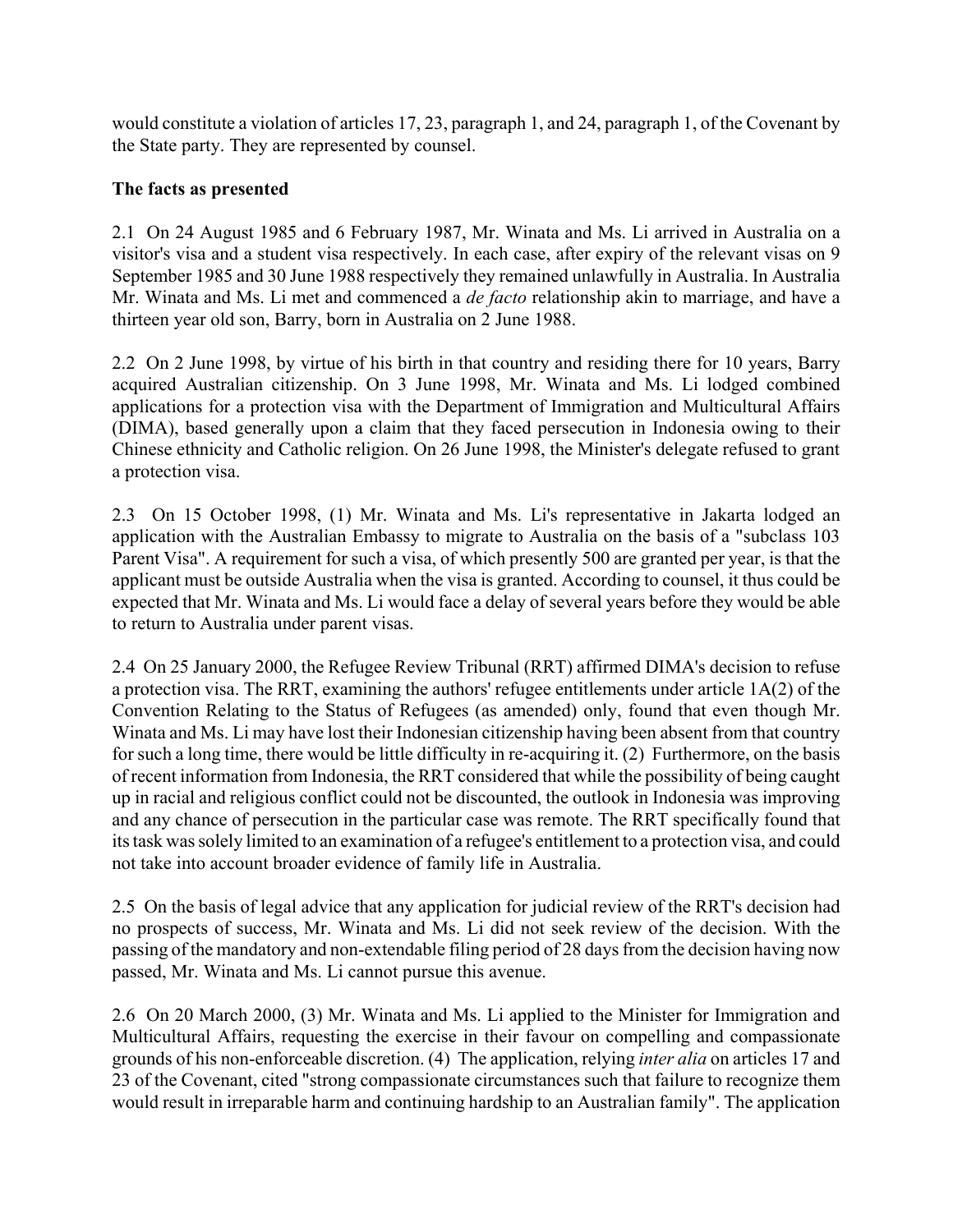was accompanied by a two and a half page psychiatric report on the authors and possible effects of a removal to Indonesia. (5) On 6 May 2000, the Minister decided against exercising his discretionary power. (6)

# **The complaint**

3.1 The authors allege that their removal to Indonesia would violate rights of all three alleged victims under articles 17, 23, paragraph 1, and 24, paragraph 1.

3.2 As to the protection of unlawful or arbitrary interference with family life, protected under article 17, the authors argue that *de facto* relationships are recognized under Australian law, including in migration regulations, and that there should be no doubt that their relationship would be so recognized by the Australian courts. Their relationship with Barry would also be recognized as a "family" by Australia. They contend that it is clear from the psychiatric report that there is strong and effective family life.

3.3 The authors contend that a removal which separates parents from a dependent child, as is claimed could occur in this case if Barry were to remain in Australia, amounts to an "interference" with that family unit. While conceding that the removal of Mr. Winata and Ms. Li is lawful under domestic law by virtue of the Migration Act, the authors cite the Committee's General Comment 16 to the effect that any interference must also be in accordance with the provisions, aims and objectives of the Covenant and be reasonable in the particular circumstances.

3.4 The authors claim that if they are to be removed, the only way to avoid their separation from Barry is for him to leave with them and relocate to Indonesia. They claim however that Barry is fully integrated into Australian society, speaks neither Indonesian nor Chinese, and has no cultural ties to Indonesia since he has always lived in Australia. Barry is described by the psychologist's report as "an Inner Western Sydney multicultural Chinese Australian boy, with all the best characteristics of that culture and subculture [who] would be completely at sea and at considerable risk if thrust into Indonesia". Alternatively, the authors contend it would be unconscionable and very damaging to break up the family unit and set Barry adrift in Australia them if he was to be left there while they returned to Indonesia. Either way, say the authors, the removal would be arbitrary and unreasonable.

3.5 In coming to this conclusion, the authors refer to the jurisprudence of the European Court of Human Rights, which in its interpretation of the analogous article 8 of the European Convention has been generally restrictive towards those seeking entry into a State for purposes of "family creation", while adopting a more liberal approach to existing families already present in the State. The authors urge that a similar approach be taken by the Committee, while arguing that the right in article 17 of the Covenant is stronger than article 8 of the European Convention in that it is not expressed as subject to any conditions, and that therefore the individual's right to family life will be paramount rather than balanced against any State right to interfere with the family.

3.6 As to articles 23 and 24, the authors do not develop any specific argumentation other than to observe that article 23 is expressed in stronger terms than article 12 of the European Convention, and that article 24 specifically addresses the protection of the rights of the child as such or as a member of a family.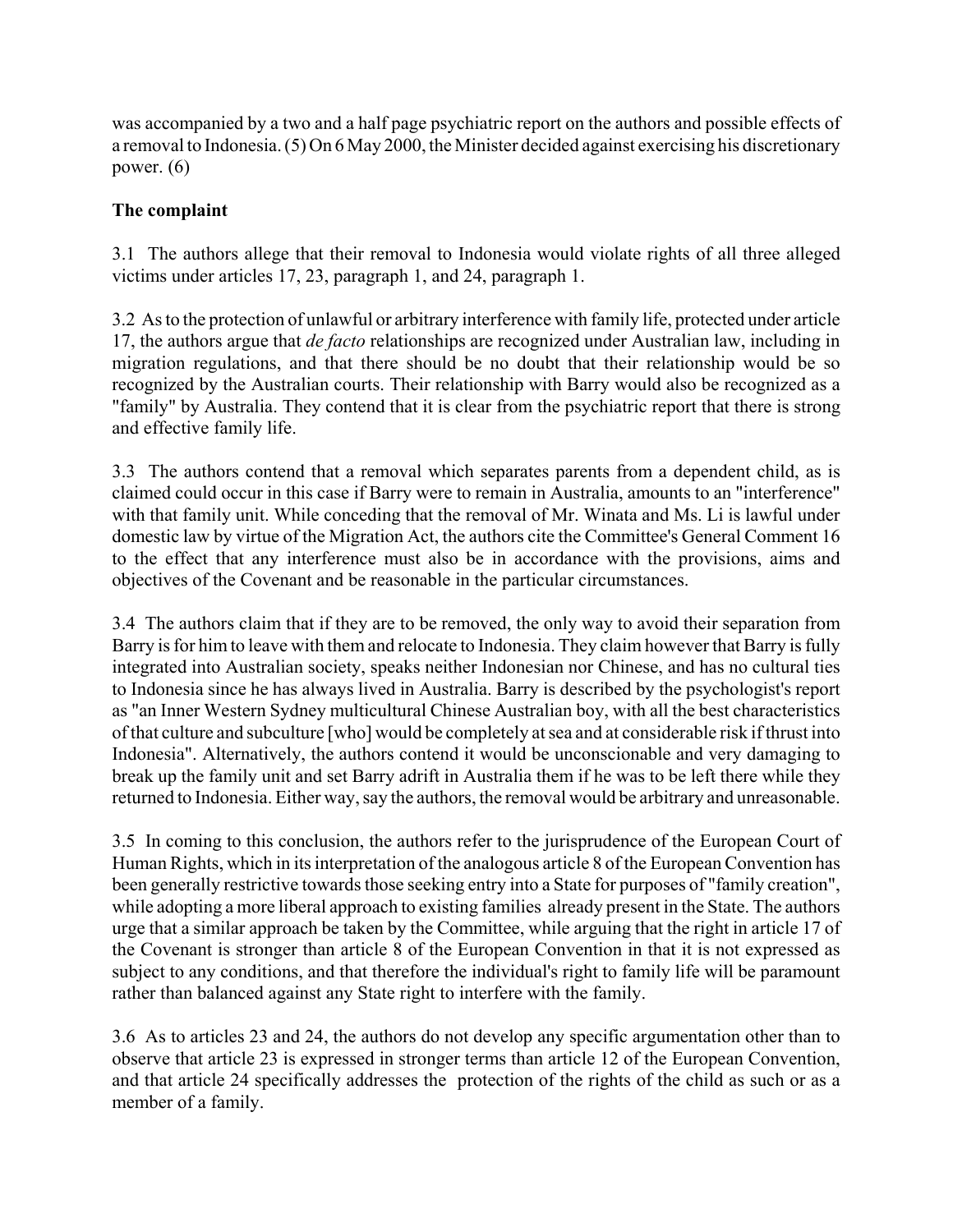### **The State party's observations with regard to the admissibility and merits of the communication**

4.1 The State party argues that the authors' claims are inadmissible for failure to exhaust domestic remedies, for incompatibility with provisions of the Covenant, and (in part) for insufficient substantiation.

4.2 As to non-exhaustion of domestic remedies, the State party submits that three remedies remain available and effective. Firstly, the authors failed to seek, as provided for in the Migration Act, judicial review in the Federal Court (along with subsequent possible appeals) of the RRT's decision of 25 January 2000. Although the time has now passed for bringing such an application, the State party refers to the Committee's decision in N.S. v. Canada (7) that a failure to exhaust a remedy in time means that available domestic remedies have not been exhausted. Secondly, the authors could apply by way of constitutional remedy for judicial review in the High Court, which could direct the RRT to reconsider the matter according to law if a relevant error of law is established. The State party notes the Committee's jurisprudence that mere doubts as to the effectiveness of a remedy does not absolve an author from pursuing them. In the absence of the legal advice provided to the authors that an application for judicial review would have no prospects of success, the authors cannot be said to have convincingly demonstrated that these remedies would not be effective.

4.3 Finally, the State party notes that the authors have applied for parent visas. While the authors would have to leave the country to await the grant of the visa and would be "queued" with other applicants, they would not have to wait an indefinite period. Barry could live with the authors in Indonesia until the visas were granted, or continue his schooling in Australia.

4.4 As to incompatibility with the provisions of the Covenant, the State party argues that the authors' allegations do not come within the terms of any right recognized by the Covenant. The State party argues that the Covenant recognizes, in articles 12, paragraph 1, and 13, the right of State parties to regulate the entry of aliens into their territories. If the authors are removed from Australia it will be due to the fact that they have illegally remained in Australia after the expiry of their visas. The Covenant does not guarantee the authors the right to remain in Australia or to establish a family here after residing in Australia unlawfully and knowingly.

4.5 As to non-substantiation of the allegations, the State party contends that in relation to articles 23, paragraph 1, and 24, paragraph 1, the authors have provided insufficient evidence to substantiate their claims. The authors simply allege that the State party would breach these provisions if it removed them, but they provide no details in respect of these allegations. The State party states that both the nature of these particular allegations and the way in which the evidence provided relates to them is unclear from the communication. The evidence and argument supplied relates only to article 17.

4.6 As to the merits of the claim under article 17, the State party notes at the outset its understanding of the scope of the right in that article. Unlike the corresponding provision of the European Convention, limitations on article 17 are not limited to those "necessary" to achieve a prescribed set of purposes, but, more flexibly, must simply be reasonable and not arbitrary in relation to a legitimate Covenant purpose. The State party refers to the *travaux préparatoires* of the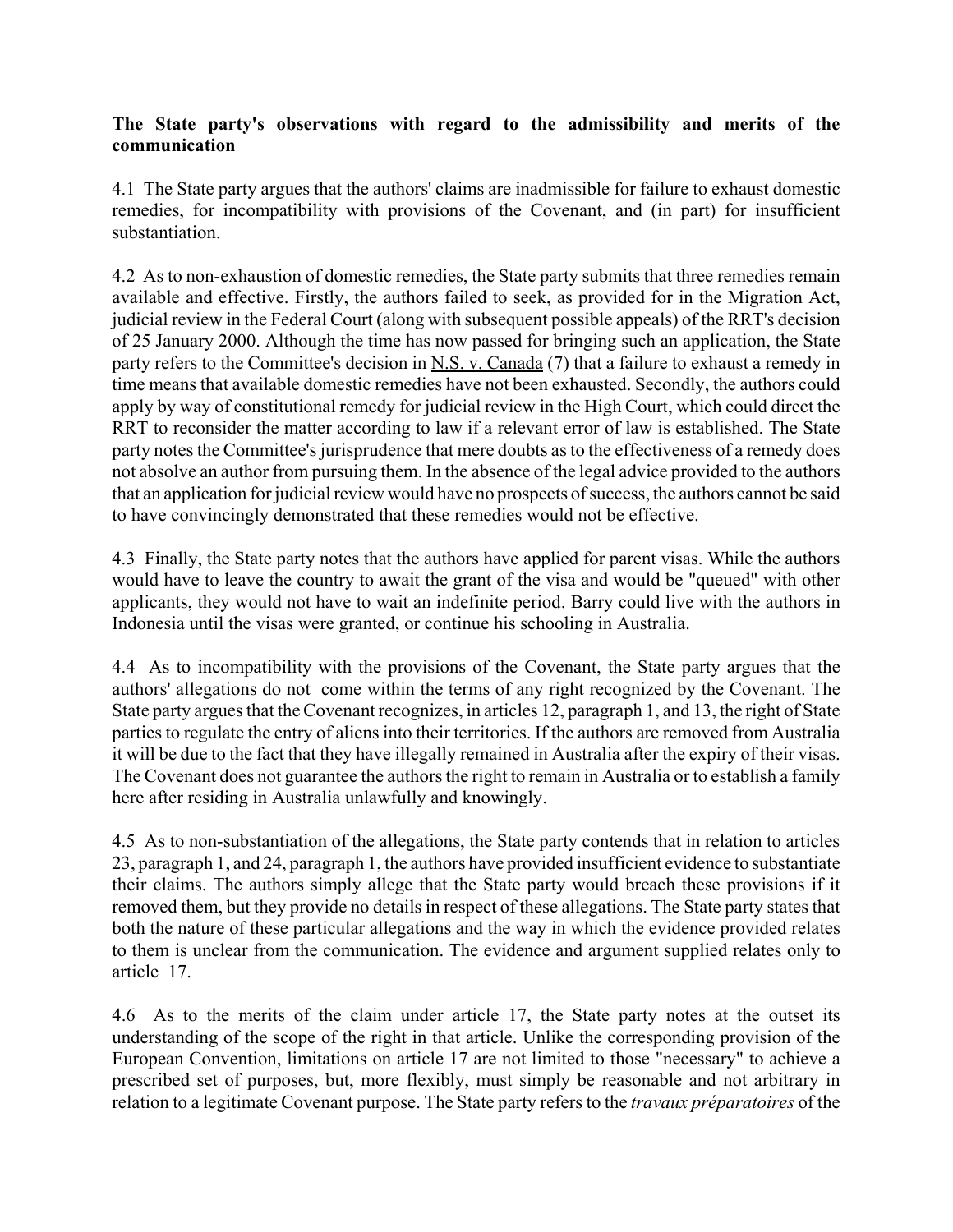Covenant which are clear that the intent was that States parties should not be unnecessarily restricted by a list of exceptions to article 17, but should be able to determine how the principle should be given effect to. (8)

4.7 Turning to the particular case, the State party, while not objecting to the classification of the authors as a "family", argues that the removal of the authors would not constitute "interference" with that family, and that in any event such a step would not be arbitrary or unreasonable in the circumstances.

4.8 As to "interference", the State party argues that if the authors were removed, it would take no steps to prevent Barry also leaving with them to live in Indonesia, where the family could continue to live together. There is no evidence that they would be unable to live as a family, and the RRT found no danger of persecution for them. While acknowledging a disruption to Barry's education in this event, the State party contends this does not amount to "interference with family".(9) It points out that it is common for children of all ages to relocate with parents to new countries for various reasons.

4.9 The State party observes that Barry has no relatives in Australia other than his parents, whereas there are a significant number of close relatives in Indonesia, with whom the authors stay in contact with and who would if anything enhance Barry's family life. The State party submits therefore that, like the European Convention, the Covenant should be construed not so as to guarantee family life in a particular country, but simply to effective family life, wherever that may be.

4.10 Alternatively, if Barry were to remain in Australia, the family would be able to visit him and in any case maintain contact with him. This is the same situation as many children face at boarding schools, and such physical separation cannot mean that the family unit does not exist. In any event, the decision as to which of these options the parents elect is purely theirs and not the result of the State party's actions, and therefore does not amount to "interference". Moreover, whatever the decision, the State party will do nothing to prevent the family's relations from continuing and developing.

4.11 Even if the removal can be considered an interference, the State party submits, the action would not be arbitrary. The authors came to Australia on short-term visas fully aware that they were required to leave Australia when the visas expired. Their removal will be the result of the applicants having overstayed their visas which they were aware only allowed temporary residence, and remaining unlawfully in Australia for over 10 years. (10) The laws which require their removal in these circumstances are well-established and generally applicable. The operation of these laws regulating removal is neither capricious nor unpredictable, and is a reasonable and proportionate means of achieving a legitimate purpose under the Covenant, that is immigration control.

4.12 In the circumstances, the authors knew when Barry was born that there was a risk that they would not be able to remain and raise Barry in Australia. It has not been shown that there are any significant obstacles to establishing a family in Indonesia, and they will be re-granted Indonesian citizenship if they apply for it. Both authors received their schooling in Indonesia, speak, read and write Indonesian and have worked in Indonesia. They will be able to raise Barry in a country whose language and culture they are familiar with, close to other family members. Barry understands a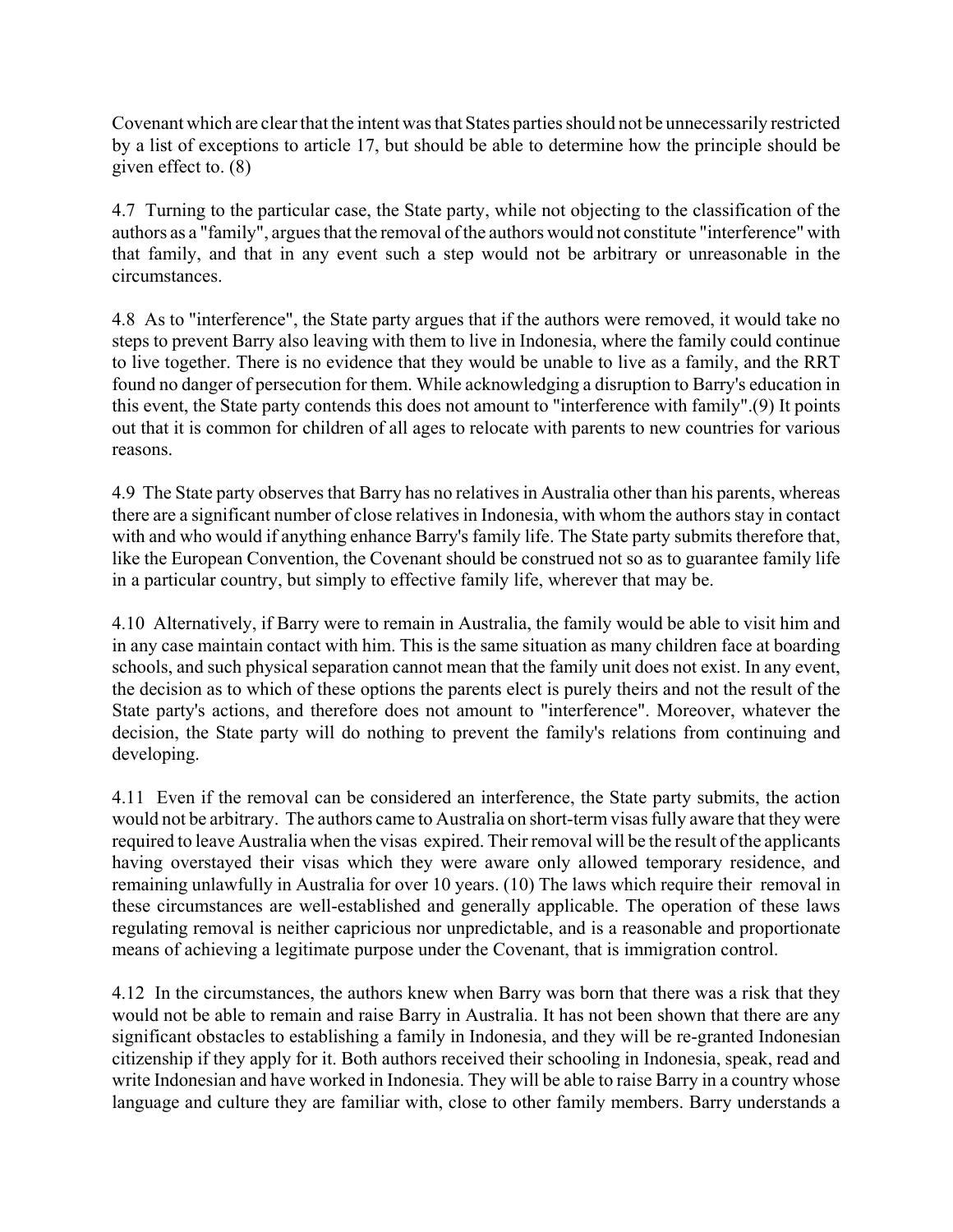significant amount of domestic Indonesian, and hence any language barrier that Barry would face would be fairly minor and, given his young age, could be quite easily overcome. Nor would it be unreasonable if the authors elected for him to remain in Australia, for he would be able to maintain contact with his parents and have access to all the forms of support provided to children separated from their parents.

4.13 Further evidence of the reasonableness of removal is that the authors' requests for protection visas were determined on their facts according to law laying down generally applicable, objective criteria based on Australia's international obligations, and confirmed upon appeal. In due course, the authors' applications for parent visas will be made according to law, and it is reasonable that the authors' request be considered along with others making similar claims.

4.14 The State party refers to the Committee's jurisprudence where it has found no violation of article 17 (or article 23) in deportation cases where the authors had existing families in the receiving State.(11) Furthermore, a factor of particular weight is whether the persons in question had a legitimate expectation to continuing family life in the particular State's territory. The cases decided before the European Court support such a distinction between cases of families residing in a State lawfully and unlawfully respectively.

4.15 By way of example, in Boughanemi v. France (12) the European Court found the applicants' deportation compatible with article 8 where he had been residing in France illegally, even though he had an existing family in France. In the circumstances of Cruz Varas v. Sweden, (13) similarly, the Court found expulsion of illegal immigrants compatible with article 8. In Bouchelka v. France, (14) where the applicant had returned to France illegally after a deportation and built up a family (including having a daughter), the Court found no violation of article 8 in his renewed deportation. By contrast, in Berrehab v. The Netherlands, (15) the Court found a violation in the removal of the father of a young child from the country where the child lived where the father had lawfully resided there for a number of years. (16)

4.16 Accordingly, the State party argues that the element of unlawful establishment of a family in a State is a factor weighing heavily in favour of that State being able to take action which, if the family had been residing lawfully in the State, might otherwise have been contrary to article 17. As the European Court has noted, article 8 of the European Convention does not guarantee the most suitable place to live, (17) and a couple cannot choose the place of residence for its family simply by unlawfully remaining in the State it wishes to raise its family and having children in that State. It follows that the authors, residing in Australia unlawfully and fully aware of the risk that they might not be able to remain and raise a family in Australia, cannot reasonably expect to remain in Australia, and their removal is not arbitrary contrary to article 17.

4.17 As to article 23, paragraph 1, the State party refers to the institutional guarantees afforded by that article. (18) It states that the family is a fundamental social unit and its importance is given implicit and explicit recognition, including by allowing parents to apply for visas so they can live with their children in Australia (as the authors have done) and providing parents special privileges compared to other immigrants. Article 23, like article 17, must be read against Australia's right, under international law, to take reasonable steps to control the entry, residence and expulsion of aliens. As the RRT found the authors are not refugees and do not suffer a real chance of harm in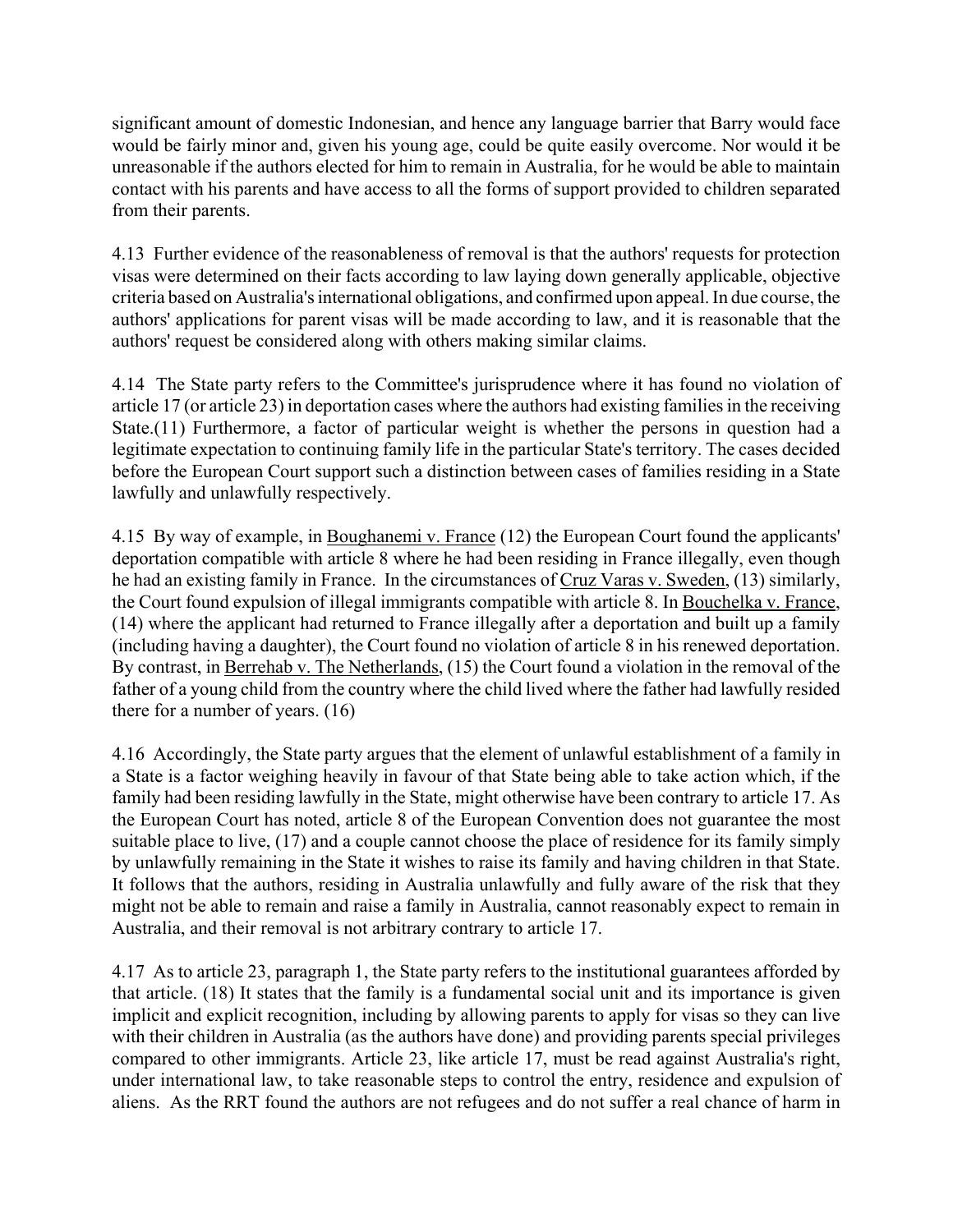Indonesia, (19) and as Barry can remain in Australia attending education or return to Indonesia at the authors' discretion, the existence of the family would not be threatened or harmed in the event of a return.

4.18 As to article 24, paragraph 1, the State party refers to a number of legislative measures and programmes designed specifically to protect children and to provide assistance for children at risk. (20) The removal of the authors from Australia is not a measure directed at Barry, who as an Australian citizen (since June 1998 only) is entitled to reside in Australia, regardless of where his parents live. The authors' removal would be a consequence of them residing in Australia illegally, rather than a failure to provide adequate measures of protection for children. When Barry was born, the authors were fully aware of the risk that they would one day have to return to Indonesia.

4.19 The State party argues that removal of the authors would neither involve a failure to adequately protect Barry as a minor or harm him. Both the delegate of the Minister for Immigration and Multicultural Affairs and the RRT found that there was no more than a remote risk that the authors would face persecution in Indonesia, and no evidence has been presented to suggest that Barry would be at any greater risk of persecution if he went to Indonesia with his parents.

4.20 Adopting its argumentation under article 17 on "interference" with the family, the State party argues that there are no significant obstacles to Barry continuing a normal life in Indonesia with his family. The State party disputes the psychiatric opinion to the effect that if Barry returned with the authors he would be "completely at sea and at considerable risk if thrust into Indonesia". It argues that while the interruption to Barry's routine may make the move to Indonesia difficult for him at first, his age, multicultural background (21) and understanding of Indonesian mean he is likely to adjust quickly. Barry could continue a good schooling in Indonesia in the physical and emotional company of the authors (who were born, raised and lived most of their lives there) and other close relatives; alternatively, if he chooses, as an Australian citizen he would also be entitled to complete his high schooling and tertiary education in Australia. While this would mean separation from the authors, it is common for children not to live with their parents during high school and while attending tertiary education, and it is common for children and young adults from south-east Asian countries to attend school and university in Australia. As an Australian citizen, he would be protected to the full extent possible under Australian law and would receive the same protection which is given to other Australian children who are living in Australia without their parents.

#### **Author's comments on the State party's submissions**

5.1 As to the admissibility of the communication, the author contests the State party's contentions on exhaustion of local remedies, incompatibility with the Covenant and insufficient substantiation.

5.2 Regarding the exhaustion of local remedies, the author argues that the requirement to exhaust domestic remedies must mean that the particular complaint is presented to any available State organs before that complaint is presented to the Committee. The remedies claimed by the State party still to be available relate to the refugee process and its evaluations of fear of persecution. Yet the complaint here is not related to any refugee issues, bur rather concerns the interference with family life caused by the removal of the authors. Accordingly, the author submits that there can be no requirement to pursue a refugee claim when the complaint relates to family unity.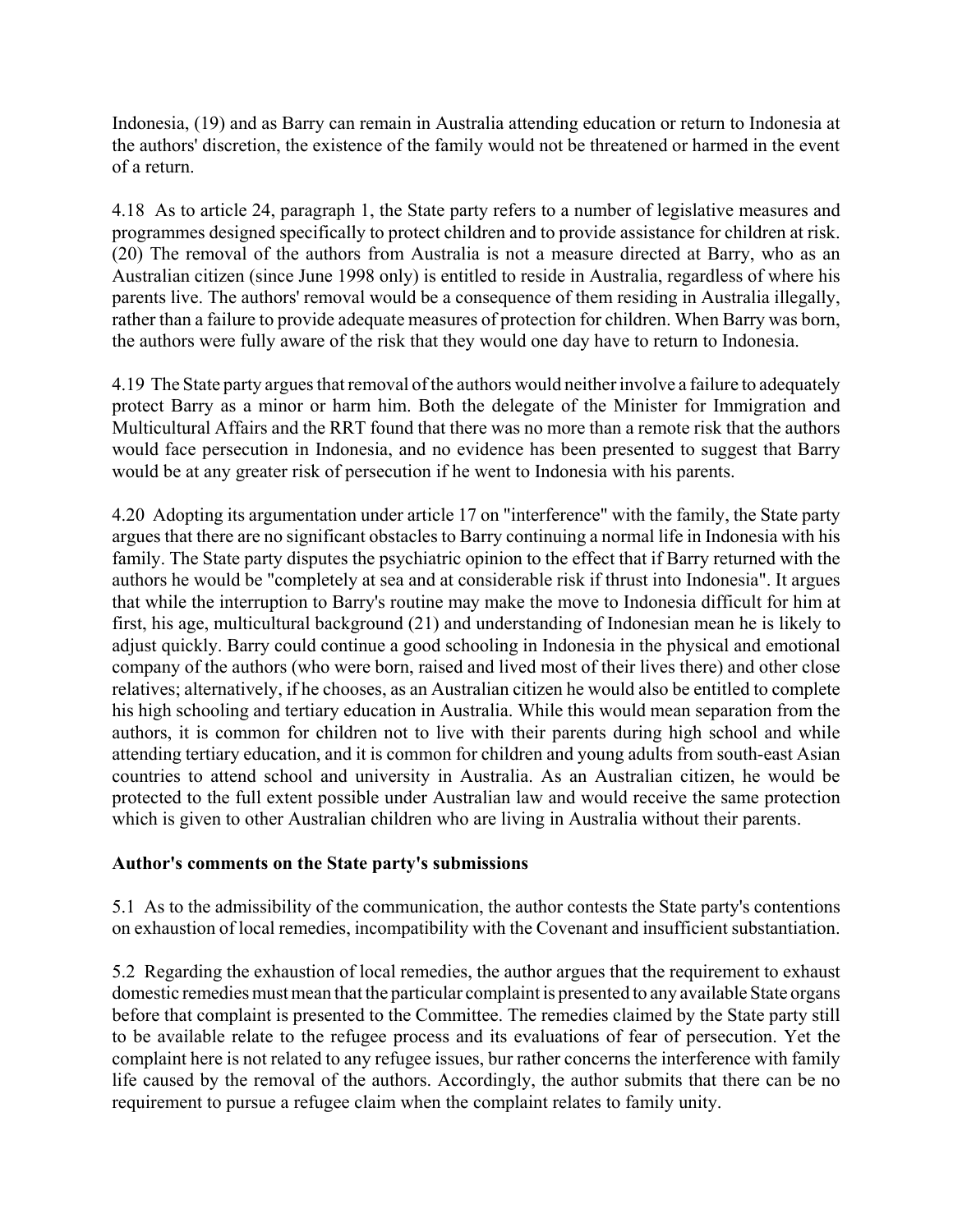5.3 As for the joint parent visa application, the author notes that the authors would have to leave Australia pending determination of the application where, even if successful, they would have to remain for several years before returning to Australia. In any event, Department of Immigration statistics show that no parent visas at all were issued by the Australian authorities in Jakarta between 1 September 2000 and 28 February 2001, and the average processing time worldwide for such visas is almost four years. In view of current political disputes regarding these visas, these delays will by the State party's own admission increase. (22) The author regards such delays as clearly unacceptable and manifestly unreasonable.

5.4 As to the State party's submissions that the authors' allegations are incompatible with the provisions of the Covenant, in particular articles 12, paragraph 1, and 13, the authors refers to the Committee's General Comment 15. That states that while the Covenant does not recognize a right of aliens to enter or reside in a State party's territory, an alien may enjoy the protection of the Covenant even in relation to entry or residence where, *inter alia*, issues of respect for family life arise. The authors consider article 13 not relevant to this context.

5.5 The authors object to the State party's argument that the claim of violation of articles 23, paragraph 1, and 24, paragraph 1, have not been substantiated. The authors state that the facts of the claim relate to those provisions in addition to article 17, and argue that a breach of article 17 may also amount to a breach of the institutional guarantees in articles 23 and 24.

5.6 On the merits, the authors regard the State party's primary submission to be that there is no reason why Barry could not return to Indonesia to live with them if they are removed. The authors contend this is inconsistent with the available psychological evidence provided to the Minister and attached to the communication. The authors also claim, in respect of the suggestion that Barry remain (unsupervised) in Australia pending the outcome of their application for re-entry, that this would be clearly impractical and not in Barry's best interests. The authors do not have access to the funds required for Barry to study at boarding school, and there is no one available to take over Barry's care in their absence.

### **Issues and proceedings before the Committee**

6.1 Before considering any claim contained in a communication, the Human Rights Committee must, in accordance with rule 87 of its rules of procedure, decide whether or not it is admissible under the Optional Protocol to the Covenant.

6.2 As to the State party's arguments that available domestic remedies have not been exhausted, the Committee observes that both proposed appeals from the RRT decision are further steps in the refugee determination process. The claim before the Committee, however, does not relate to the authors' original application for recognition as refugees, but rather to their separate and distinct claim to be allowed to remain in Australia on family grounds. The State party has not provided the Committee with any information on the remedies available to challenge the Minister's decision not to allow them to remain in Australia on these grounds. The processing of the authors' application for a parent visa, which requires them to leave Australia for an appreciable period of time, cannot be regarded as an available domestic remedy against the Minister's decision. The Committee therefore cannot accept the State party's argument that the communication is inadmissible for failure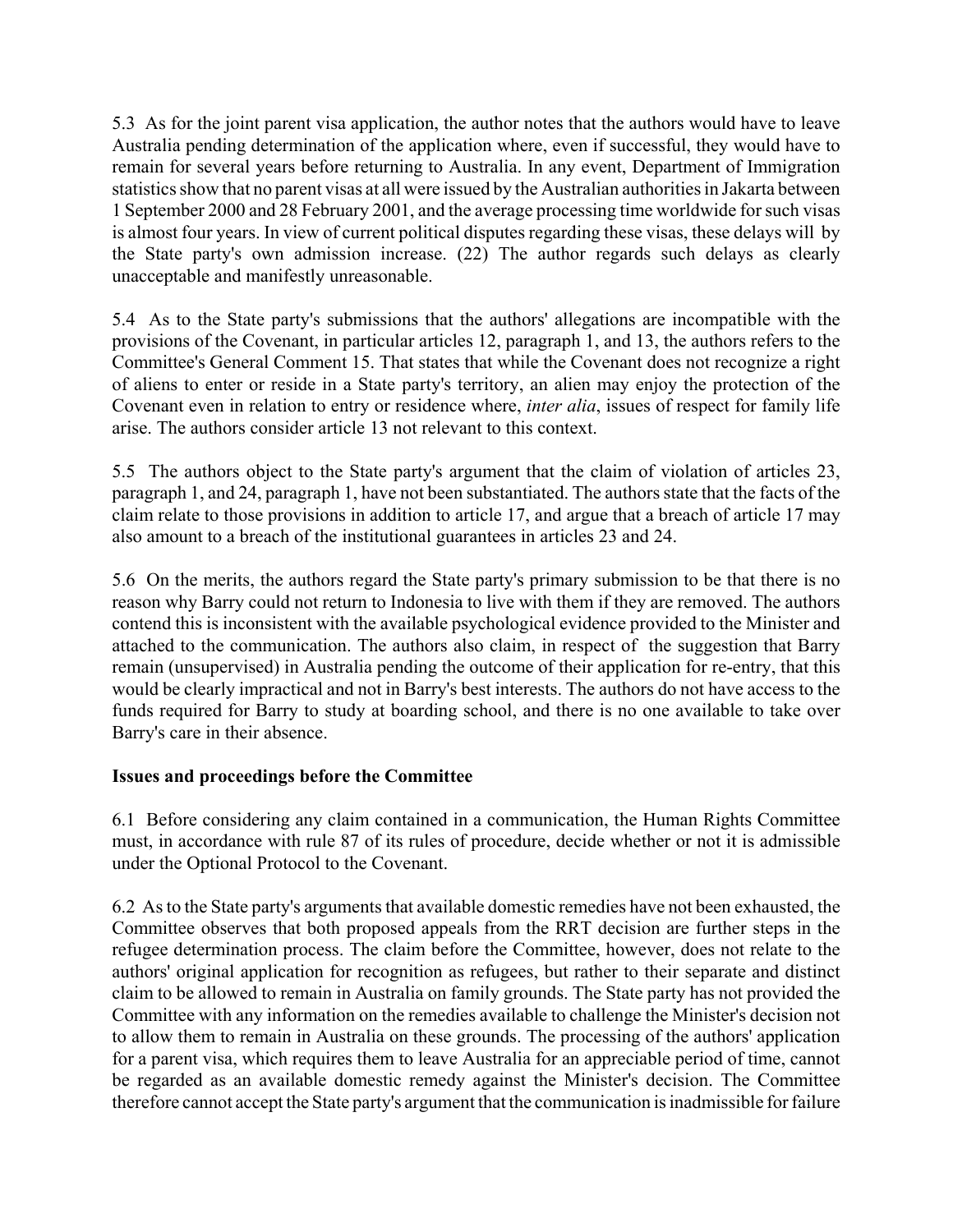to exhaust domestic remedies.

6.3 As to the State party's contention that the claims are in essence claims to residence by unlawfully present aliens and accordingly incompatible with the Covenant, the Committee notes that the authors do not claim merely that they have a right of residence in Australia, but that by forcing them to leave the State party would be arbitrarily interfering with their family life. While aliens may not, as such, have the right to reside in the territory of a State party, States parties are obliged to respect and ensure all their rights under the Covenant. The claim that the State party's actions would interfere arbitrarily with the authors' family life relates to an alleged violation of a right which is guaranteed under the Covenant to all persons. The authors have substantiated this claim sufficiently for the purposes of admissibility and it should be examined on the merits.

6.4 As to the State party's claims that the alleged violations of article 23, paragraph 1, and article 24, paragraph 1, have not been substantiated, the Committee considers that the facts and arguments presented raise cross-cutting issues between all three provisions of the Covenant. The Committee considers it helpful to consider these overlapping provisions in conjunction with each other at the merits stage. It finds the complaints under these heads therefore substantiated for purposes of admissibility.

6.5 Accordingly, the Committee finds the communication admissible as pleaded and proceeds without delay to a consideration of its merits. The Committee has considered the communication in the light of all the information made available to it by the parties, as required by article 5, paragraph 1, of the Optional Protocol.

7.1 As to the claim of violation of article 17, the Committee notes the State party's arguments that there is no "interference", as the decision of whether Barry will accompany his parents to Indonesia or remain in Australia, occasioning in the latter case a physical separation, is purely an issue for the family and is not compelled by the State's actions. The Committee notes that there may indeed be cases in which a State party's refusal to allow one member of a family to remain in its territory would involve interference in that person's family life. However, the mere fact that one member of a family is entitled to remain in the territory of a State party does not necessarily mean that requiring other members of the family to leave involves such interference.

7.2 In the present case, the Committee considers that a decision of the State party to deport two parents and to compel the family to choose whether a 13-year old child, who has attained citizenship of the State party after living there 10 years, either remains alone in the State party or accompanies his parents is to be considered "interference" with the family, at least in circumstances where, as here, substantial changes to long-settled family life would follow in either case. The issue thus arises whether or not such interference would be arbitrary and contrary to article 17 of the Covenant.

7.3 It is certainly unobjectionable under the Covenant that a State party may require, under its laws, the departure of persons who remain in its territory beyond limited duration permits. Nor is the fact that a child is born, or that by operation of law such a child receives citizenship either at birth or at a later time, sufficient of itself to make a proposed deportation of one or both parents arbitrary. Accordingly, there is significant scope for States parties to enforce their immigration policy and to require departure of unlawfully present persons. That discretion is, however, not unlimited and may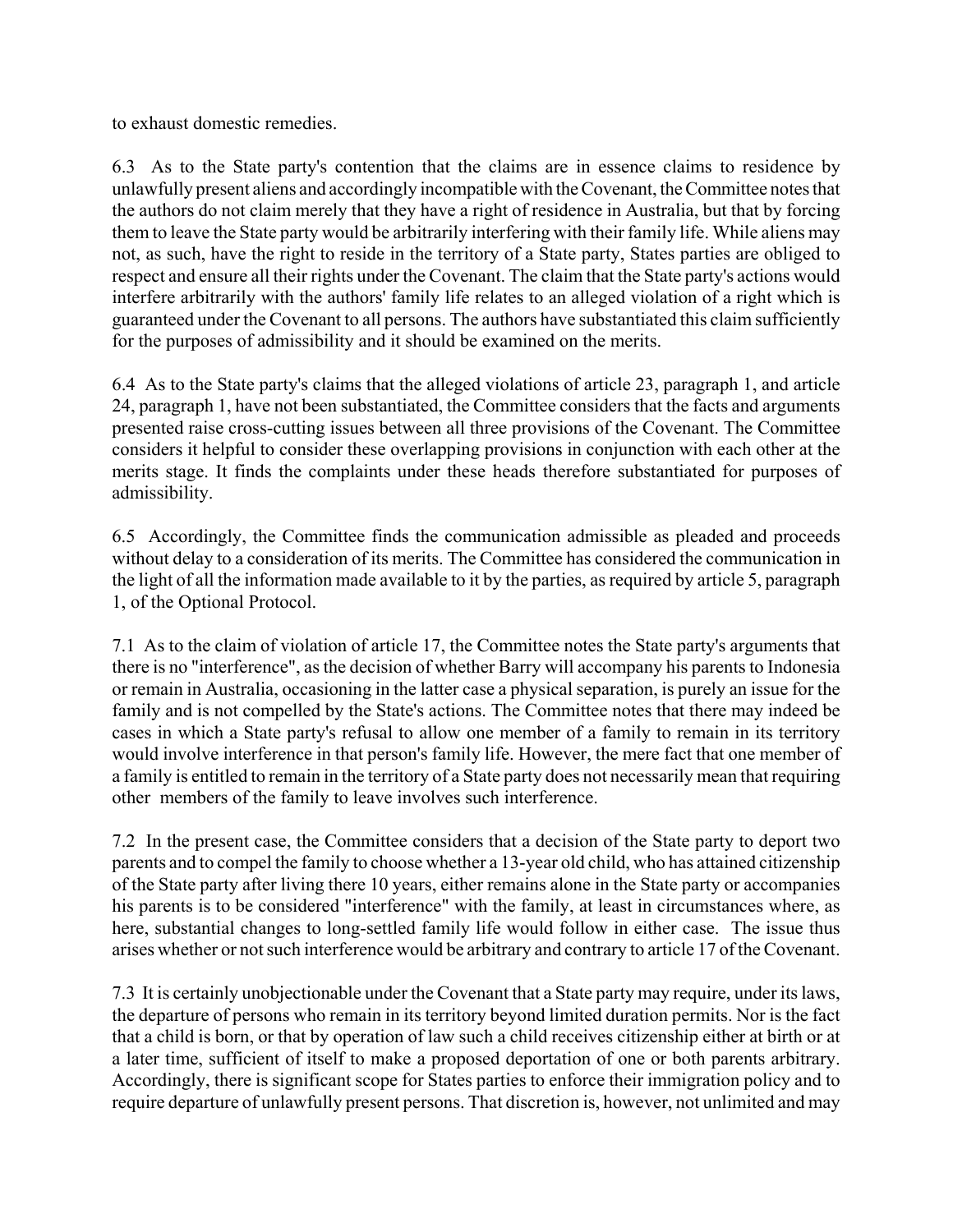come to be exercised arbitrarily in certain circumstances. In the present case, both authors have been in Australia for over fourteen years. The authors' son has grown in Australia from his birth 13 years ago, attending Australian schools as an ordinary child would and developing the social relationships inherent in that. In view of this duration of time, it is incumbent on the State party to demonstrate additional factors justifying the removal of both parents that go beyond a simple enforcement of its immigration law in order to avoid a characterisation of arbitrariness. In the particular circumstances, therefore, the Committee considers that the removal by the State party of the authors would constitute, if implemented, arbitrary interference with the family, contrary to article 17, paragraph 1, in conjunction with article 23, of the Covenant in respect of all of the alleged victims, and, additionally, a violation of article 24, paragraph 1, in relation to Barry Winata due to a failure to provide him with the necessary measures of protection as a minor.

8. The Human Rights Committee, acting under article 5, paragraph 4, of the Optional Protocol to the International Covenant on Civil and Political Rights, is of the view that the removal by the State party of the authors would, if implemented, entail a violation of articles 17, 23, paragraph 1, and 24, paragraph 1, of the Covenant.

9. In accordance with article 2, paragraph 3 (a), of the Covenant, the State Party is under an obligation to provide the authors with an effective remedy, including refraining from removing the authors from Australia before they have had an opportunity to have their application for parent visas examined with due consideration given to the protection required by Barry Winata's status as a minor. The State party is under an obligation to ensure that violations of the Covenant in similar situations do not occur in the future.

10. Bearing in mind that, by becoming a State party to the Optional Protocol, the State party has recognized the competence of the Committee to determine whether there has been a violation of the Covenant or not and that, pursuant to article 2 of the Covenant, the State party has undertaken to ensure to all individuals within its territory and subject to its jurisdiction the rights recognized in the Covenant to provide an effective and enforceable remedy in case a violation has been established, the Committee wishes to receive from the State party, within 90 days, information about the measures taken to give effect to its Views.

#### **Notes**

The following members of the Committee participated in the examination of the present communication: Mr. Abdelfattah Amor, Mr. Nisuke Ando, Mr. Prafullachandra Natwarlal Bhagwati, Ms. Christine Chanet, Mr. Maurice Glèlè Ahanhanzo, Mr. Louis Henkin, Mr. Ahmed Tawfik Khalil, Mr. Eckart Klein, Mr. David Kretzmer, Mr. Rajsoomer Lallah, Mr. Rafael Rivas Posada, Sir Nigel Rodley, Mr. Martin Scheinin, Mr. Hipólito Solari Yrigoyen, Mr. Patrick Vella and Mr. Maxwell Yalden.

\*\* Under rule 85 of the Committee's rules of procedure, Mr. Ivan Shearer did not participate in the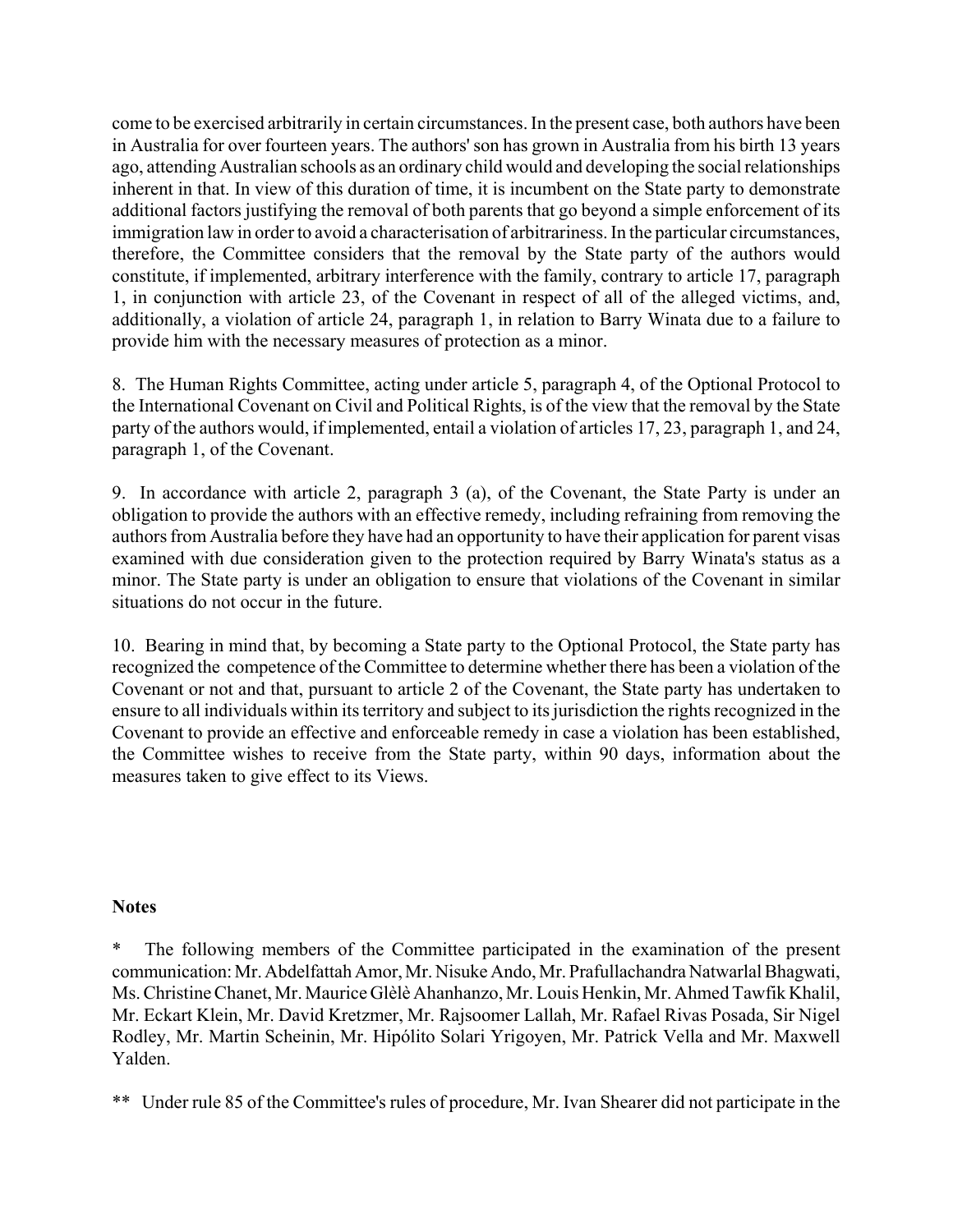examination of the case.

\*\*\* The text of a dissenting individual opinion signed by Committee members Prafullachandra Natwarlal Bhagwati, Ahmed Tawfik Khalil, David Kretzmer and Max Yalden is appended to the present document.

1. The State party's chronology provides the date for this event as 20 October 1998.

2. The authors have not contested that re-acquisition of Indonesian citizenship would be unproblematic.

3. The State party's chronology provides the date for this event as 20 October 1998.

4. Under s.417 of the Migration Act, the Minister may substitute the decision of the RRT with a more favourable one if it is considered in the public interest to do so.

5. The report, on file with the Secretariat, states in relation to the family's life in Australia that (i) Barry is having a normal upbringing and education, has "several fairly close friends", understands (but apparently does not speak) Indonesian, and (ii) the family is a strong and close one in the Chinese tradition, but outgoing and with a variety of multicultural friendships through work, church and social life. The report also refers to refugee issues relating to the family history which are not pursued in the present communication.

6. The authors were formally advised of the Minister's decision on 17 May 2000, postdating the dispatch of the communication to the Committee on 11 May 2000.

7. Communication 26/1978, declared inadmissible on 28 July 1978.

8. Bossuyt, *Guide to the "Travaux PrÈparatoires" of the International Covenant on Civil and Political Rights* (1987), at 347.

9. The State party refers to the decision of the European Commission of Human Rights in Family X v. the United Kingdom (*Decisions and Reports of the European Commission of Human Rights* 30 (1983)), which found that the fact that expulsion would prevent the son from continuing his education in the United Kingdom did not constitute an interference with the right to respect for family life.

10. The 10-year period does not include the time the authors have been allowed to remain in Australia while they seek to legalize their status.

11. Stewart v. Canada (Comm. 538/1993) and Canepa v. Canada (Comm. 558/1993).

12. (1996) 22 EHRR 228.

13. Judgment of 20 March 1991 (Case 46/1990/237/307).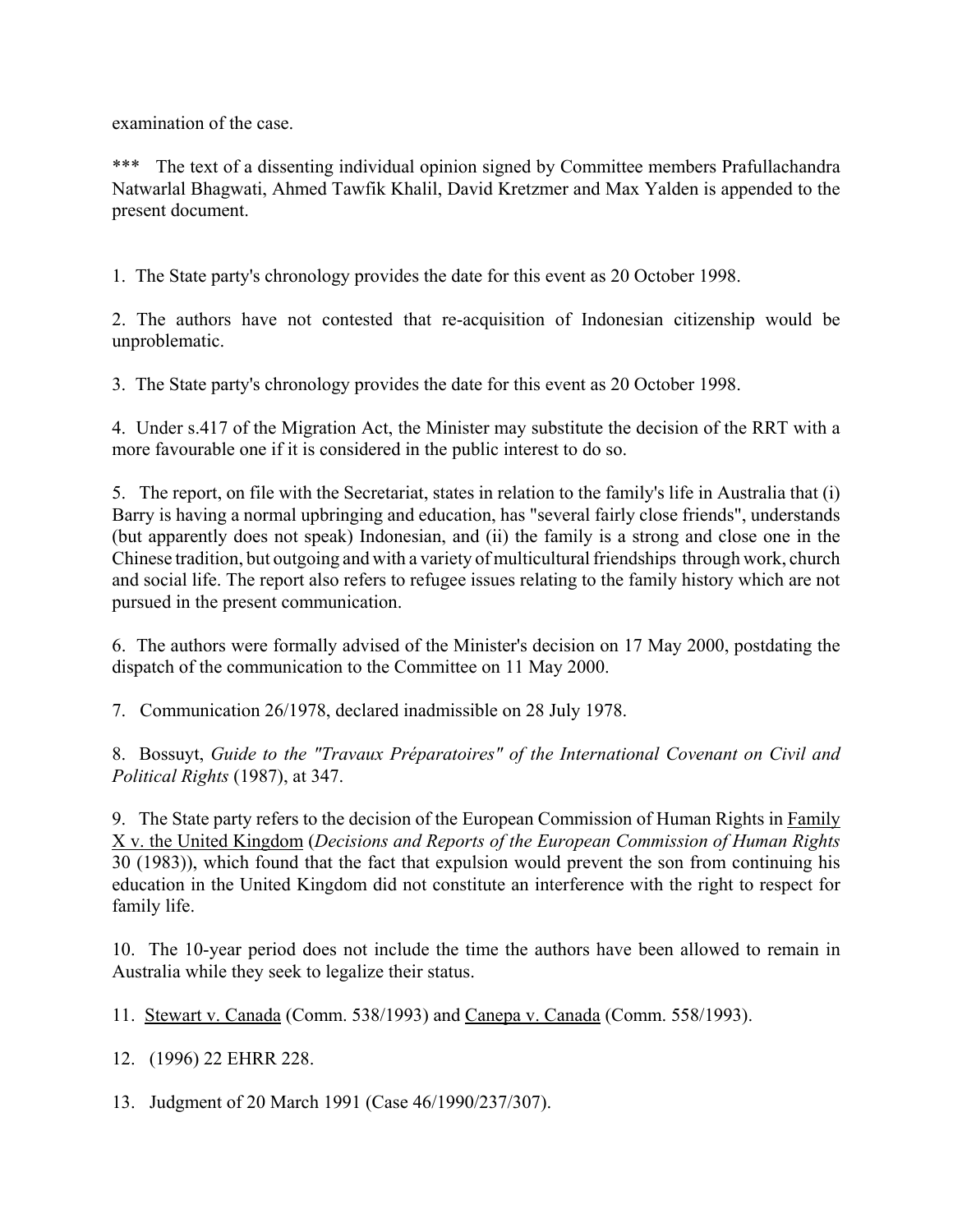14. Judgment of 27 January 1997.

15. (1988) 11 EHRR 322.

16. The State party points out that in that case, unlike the present circumstances, the proposed action would have split the two parents between two countries.

17. Ahmut v. The Netherlands (Application No. 21702/93, judgment of 28 November 1996).

18. *Nowak, United Nations Covenant on Civil and Political Rights: CCPR Commentary*, NP Engel (1993) at 460.

19. The refugee application, so the State party, shows that Mr. Winata was never arrested, detained, imprisoned, interrogated or mistreated in Indonesia, nor that his property was damaged.

20. Reference is made to its Third Periodic Report under the International Covenant on Civil and Political Rights, at paragraphs 323-332 and 1193.

21. The State party refers to the psychiatric report's classification of Barry as a "multicultural Chinese Australian boy".

22. The author supplies a copy of a media release of 11 October 2000 by the Minister for Immigration and Multicultural Affairs to this effect.

[Adopted in English, French and Spanish, the English text being the original version. Subsequently to be issued also in Arabic, Chinese and Russian as part of the Committee's annual report to the General Assembly.]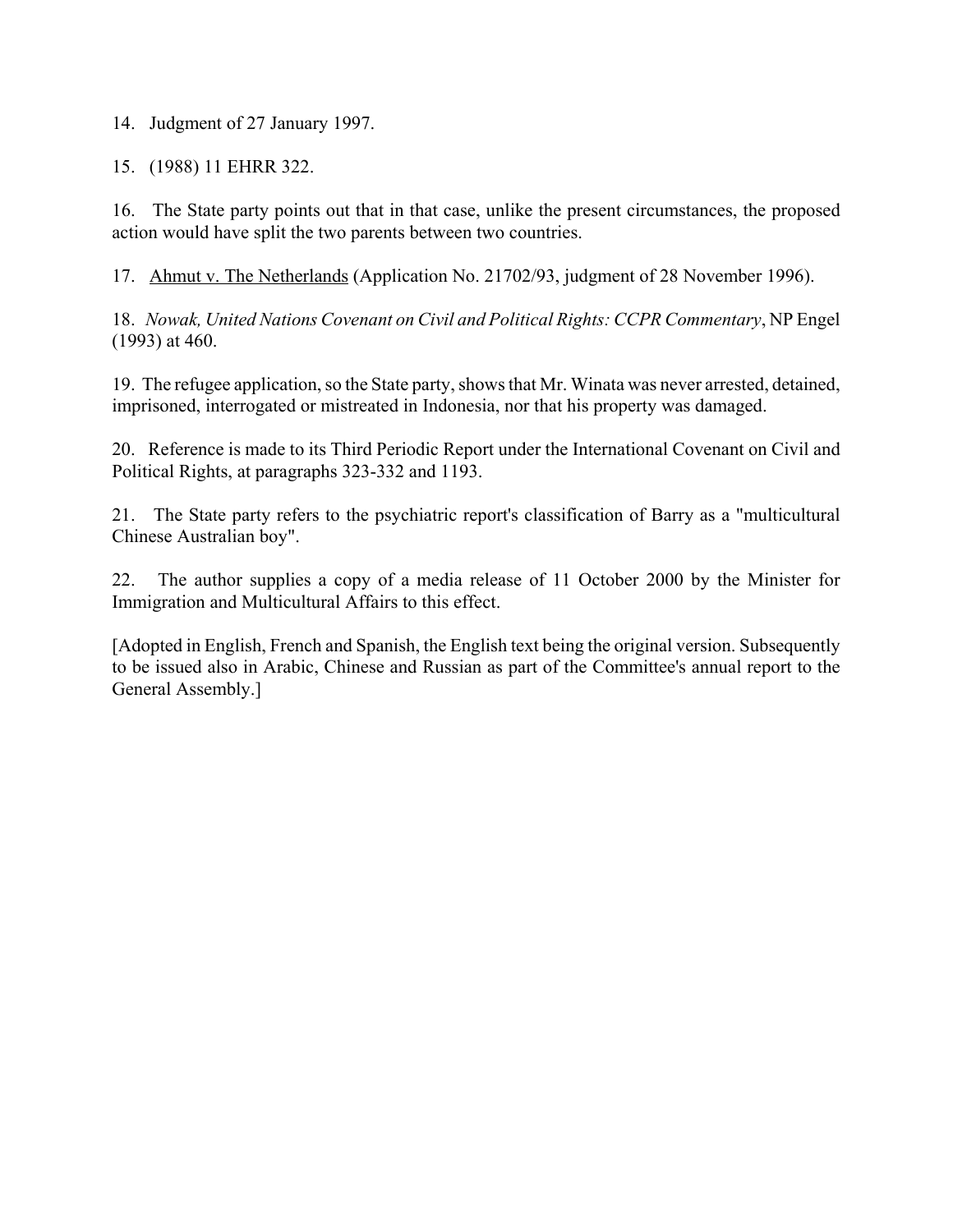#### **Annex**

## **Individual opinion by Committee members Prafullachandra Natwarlal Bhagwati, Tawfik Khalil, David Kretzmer and Max Yalden (dissenting)**

1. The question in this communication is neither whether the case of the authors and their son arouses sympathy, nor whether Committee members think it would be a generous gesture on the part of the State party if it were to allow them to remain in its territory. It is only whether the State party is legally bound under the terms of the International Covenant on Civil and Political Rights to refrain from requiring the authors to leave Australia. We cannot agree with the Committee's view that the answer to this question should be in the affirmative.

2. The Committee bases its Views on three articles of the Covenant: articles 17, paragraph 1, in conjunction with article 23, and article 24. The authors provided no information whatsoever on measures of protection that the State party would be required to take in order to comply with its obligations under the latter article. Many families the world over move from one country to another, even when their children are of school age and are happily integrated in school in one country. Are States parties required to take measures to protect children against such action by their parents? It seems to us that a vague value judgment that a child might be better off if some action were avoided does not provide sufficient grounds to substantiate a claim that a State party has failed to provide that child with the necessary measures of protection required under article 24. We would therefore have held that the authors failed to substantiate, for the purposes of admissibility, their claim of a violation of article 24, and that this part of the communication should therefore have been held inadmissible under article 2 of the Optional Protocol.

3. As far as the claim of a violation of article 17 is concerned, we have serious doubts whether the State party's decision requiring the authors to leave its territory involves interference in their family. This is not a case in which the decision of the State party results in the inevitable separation between members of the family, which may certainly be regarded as interference with the family.22 Rather the Committee refers to "substantial changes to long-settled family life." While this term does appear in the jurisprudence of the European Court of Human Rights,22 the Committee fails to examine whether it is an appropriate concept in the context of article 17 of the Covenant, which refers to interference in the family, rather than to respect for family life mentioned in article 8 of the European Convention. It is not at all evident that actions of a State party that result in changes to long-settled family life involve interference in the family, when there is no obstacle to maintaining the family's unity. We see no need to express a final opinion on this question in the present case, however, as even if there is interference in the authors' family, in our opinion there is no basis for holding that the State party's decision was arbitrary.

4. The Committee provides no support or reasoning for its statement that in order to avoid characterization of its decision as arbitrary the State party is duty-bound to provide additional factors besides simple enforcement of its immigration laws. There may indeed be exceptional cases in which the interference with the family is so strong that requiring a family member who is unlawfully in its territory to leave would be disproportionate to the interest of the State party in maintaining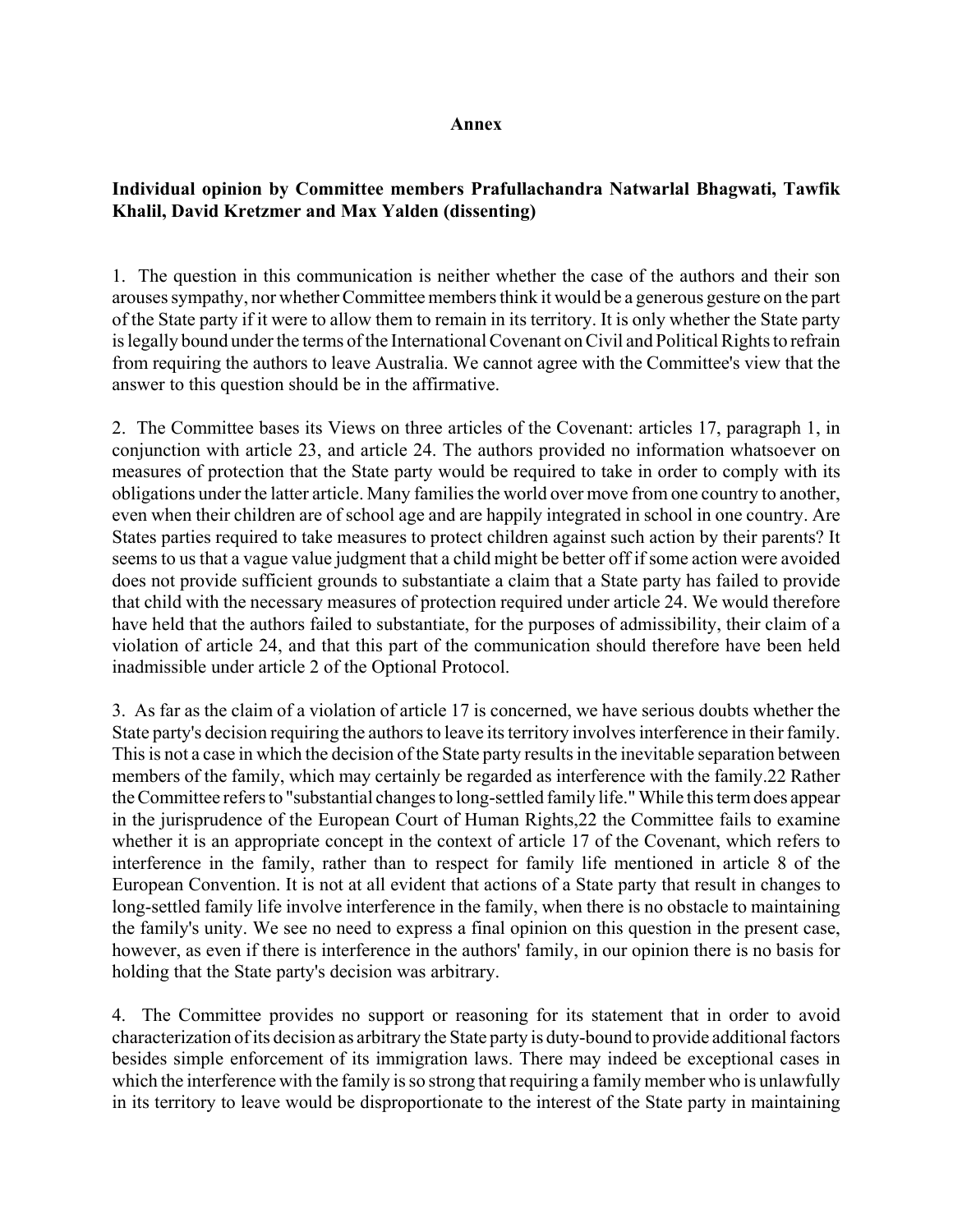respect for its immigration laws. In such cases it may be possible to characterize a decision requiring the family member to leave as arbitrary. However, we cannot accept that the mere fact that the persons unlawfully in the State party's territory have established family life there requires a State party to "demonstrate additional factors justifying the removal of both parents that go beyond a simple enforcement of its immigration law in order to avoid a characterisation of arbitrariness." The implications of this interpretation, adopted by the Committee, are that if persons who are unlawfully in a State party's territory establish a family and manage to escape detection for a long enough period they in effect acquire a right to remain there. It seems to us that such an interpretation ignores prevailing standards of international law, which allow states to regulate the entry and residence of aliens in their territory.

5. As stated above, the State party's decision in no way forces separation among family members. While it may indeed be true that the authors' son would experience adjustment difficulties if the authors were to return with him to Indonesia, these difficulties are not such as to make the State party's decision to require the authors to leave its territory disproportionate to its legitimate interest in enforcing its immigration laws. That decision cannot be regarded as arbitrary and we therefore cannot concur in the Committee's view that the State party has violated the rights of the authors and their son under articles 17 and 23 of the Covenant.

6. Before concluding this opinion we wish to add that besides removing any clear meaning from the terms "interference with family" and "arbitrary", used in article 17, it seems to us that the Committee's approach to these terms has unfortunate implications. In the first place, it penalizes States parties which do not actively seek out illegal immigrants so as to force them to leave, but prefer to rely on the responsibility of the visitors themselves to comply with their laws and the conditions of their entry permits. It also penalizes States parties, which do not require all persons to carry identification documents and to prove their status every time they have any contact with a state authority, since it is fairly easy for visitors on limited visas to remain undetected in the territory of such States parties for long periods of time. In the second place, the Committee's approach may provide an unfair advantage to persons who ignore the immigration requirements of a State party and prefer to remain unlawfully in its territory rather than following the procedure open to prospective immigrants under the State party's laws. This advantage may become especially problematical when the State party adopts a limited immigration policy, based on a given number of immigrants in any given year, for it allows potential immigrants to "jump the queue" by remaining unlawfully in the State party's territory.

[signed] Prafullachandra Natwarlal Bhagwati

[signed] Ahmed Tawfik Khalil

[signed] David Kretzmer

[signed] Max Yalden

[Done in English, French and Spanish, the English text being the original version. Subsequently to